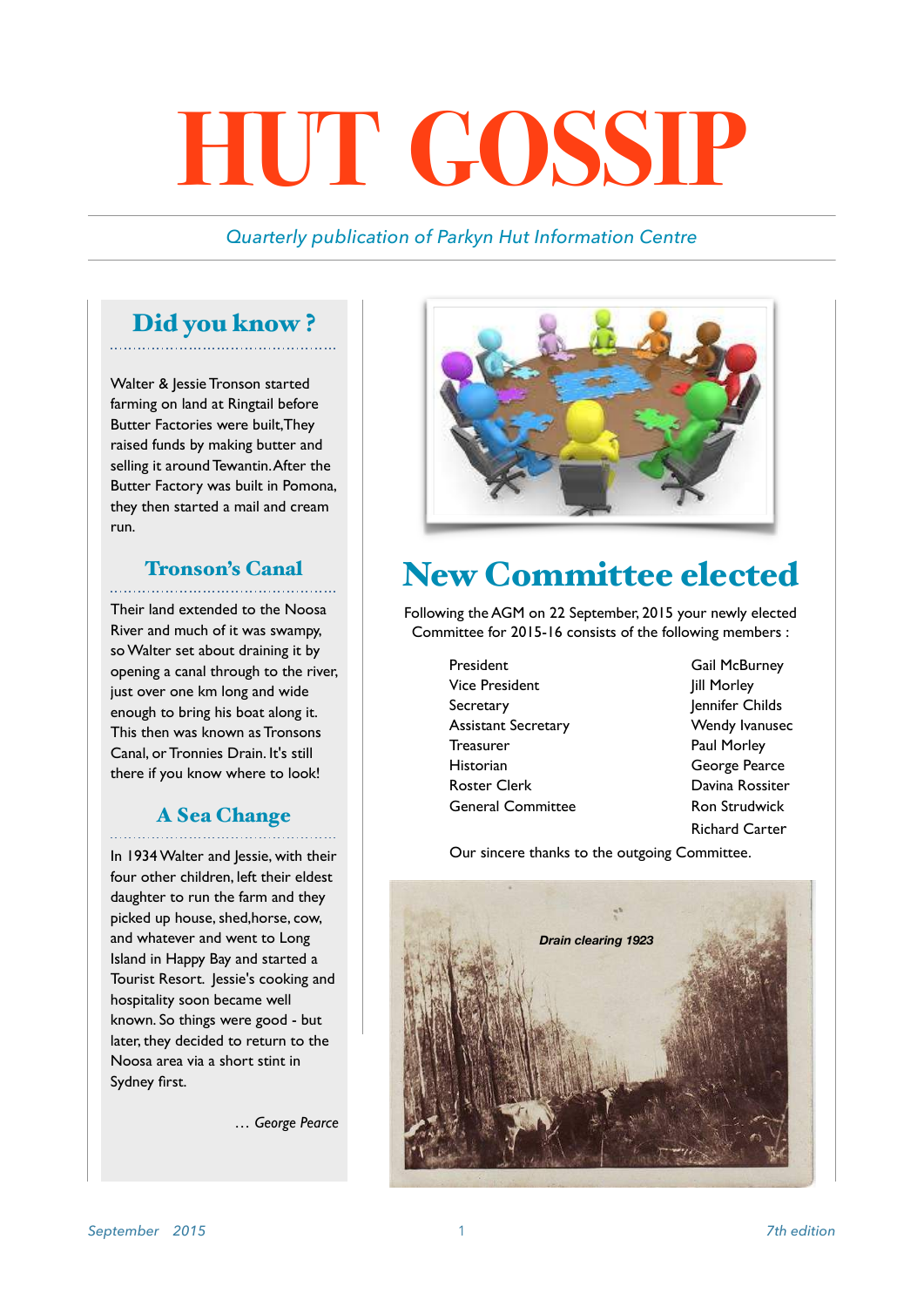#### Six of the best with

### *Jennifer Childs*

**Q1. Where do you originate from?** 

> *Bromley by Bow, London, England*

#### **Q2. What do you like to do to relax or chill out?**

 *I like to walk - preferably on my own and in quiet places.*

**Q3. Where are your favourite local places to eat?** 

> *Sharing a meal with my son Sam and Chelsea, his wife and Harley. They live over on North Shore and I also like to eat at The Paper Boy Café.*

**Q4. Share a great local experience that you have enjoyed?** 

> *Any one of the wonderful cruises on the Noosa River.*

**Q5. Name 3 of your favourite places to visit, or things to do locally?** 

*The Library, the Art Gallery.*

**Q6. What do you love about living here?**  *The river*

*We'd like to make this a regular feature of the Hut Gossip, so that we all get to know each other a little better.* 

*When you are asked to participate,-please take as much room as you need to answer each question … and thanks for being willing to volunteer information - this time about you !!* 

 *It would be very helpful if you would send a photo or two to accompany your story.*

## President's Bit …

As you all know, we recently held our AGM. Due to various circumstances June, Keetha and Rene all stood down from their roles on the Committee. I would like to thank them all sincerely for their hard work during the past year.

I am happy to take on the role as President and look forward to working with the new Committee during the year.

My first duty will be to attend the Queensland Information Centres Association Conference in Caloundra from 5 - 7 October.

There should be some interesting speakers covering a variety of topics relevant to Information Centres and I am looking forward to hearing them and keeping up to date with any amendments to the Accreditation system and to networking with people running other information centres to acquire some new ideas and inspiration.

We decided at our meeting to give the Hut a much needed spring clean on Sunday 11 October, before the Hut opens. If you are keen to give us a hand, just let a Committee member know.

Speaking of spring cleaning – Gary has done a fantastic job of cleaning up the computer putting everything in files/folders, etc, so please don't try to change or move anything! From the Guest zone,where you don't need a password, anyone can access the computer to print out maps, etc.

I am endeavouring to arrange a couple of local Famils before Christmas, to have a closer look at what is in our own backyard. We will be car-pooling and walking for these.

We all had lots of fun on our Big Kids Day Out Famil and it was interesting to visit some attractions I, for one, had never been to before … it was lots of fun playing Mini Golf, jumping on trampolines and getting lost in mazes. All this made us remember just how much fun it is to be a kid !

At our meeting, we also decided that we will once again hold our Christmas Party at the Royal Mail Hotel where we enjoy great value, great food and great service. So keep Tuesday, 15 December free to party !

*Until next time …*

*Cheers, Gail*